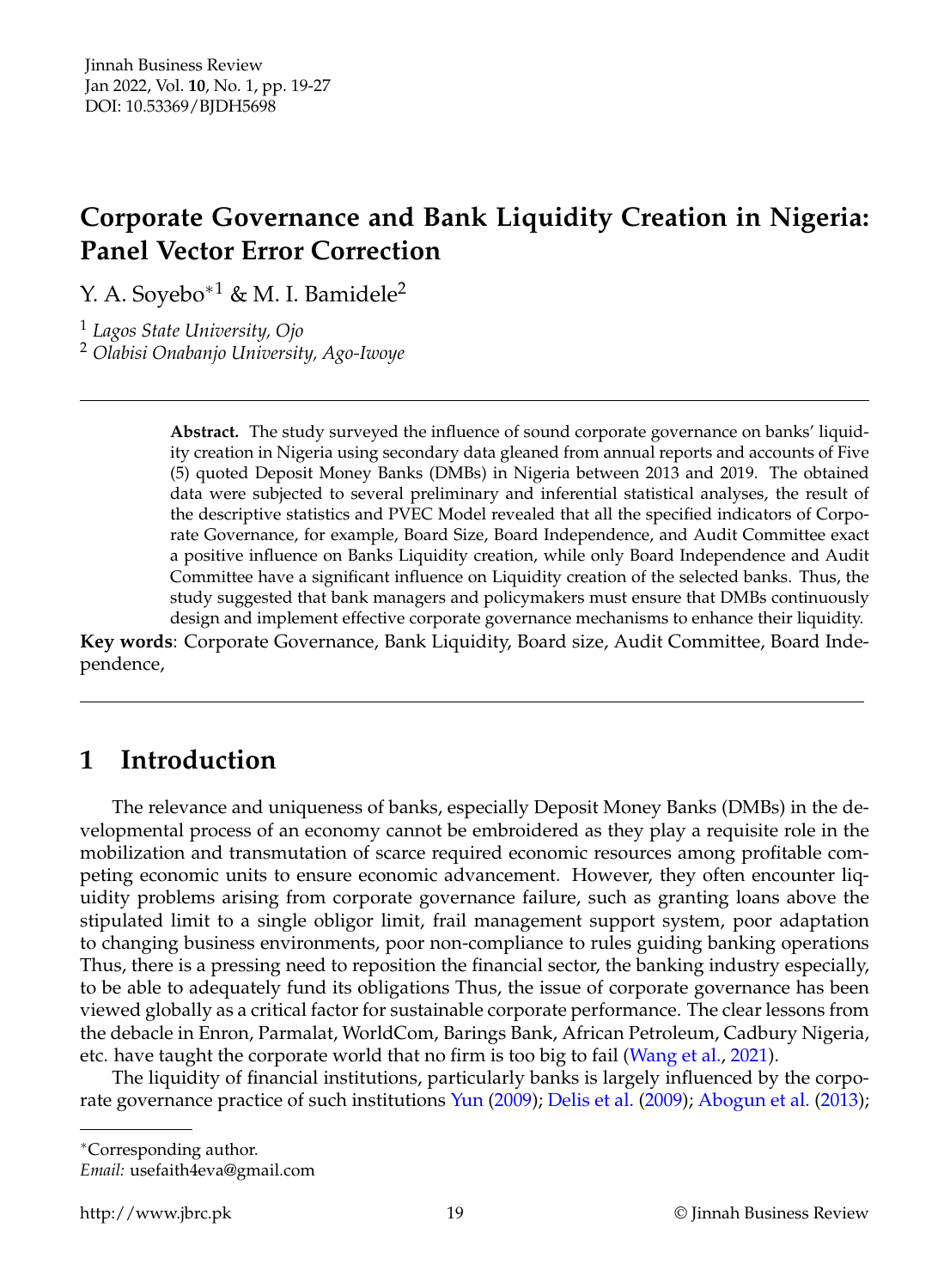[Yafeh](#page-8-4) [\(2000\)](#page-8-4). The study of [Dittmar and Mahrt-Smith](#page-8-5) [\(2007\)](#page-8-5), observed that businesses with effective corporate governance often have better protection of their cash resources, while those with feeble governance experience excess cash holding that reduces effectiveness. Presently, there are clear indicators that having a sound system in a market, monitoring the affairs of various stakeholders usually yield an equal chance to all participants. Banking Supervision in line with the Basel Committee [\(Basel,](#page-8-6) [2009\)](#page-8-6) expects the board of directors to be at the epicenter of banks liquidity management and expect them to design the optimal liquidity risk management. Additionally, they are expected to have a periodic liquidity management appraisal and control. The CBN in its Banks corporate governance codes reported about 40%, including of listed firms in Nigeria including banks, had a standard code of corporate governance in place.

Momentarily, the complexity in Nigeria Banking System is that most DMBs directors often work directly to the expected outcome, through the creation of an ineffective process and practice that they can easily be manipulated and yield requested outcomes for the shareholders. Thereby, exploiting the system with several wrong doings that were in clear deviation from the sound code of corporate governance. Examples of such wrong doings include the absence of a suitable risk management framework, falsification of documents for the acquisition of foreign exchange, and poor liquidity positions. Thus, corporate governance practices have been enforced over the years by various agencies and organizations to avoid penalties and sanctions as well as create a favorable outlook for the banks in a competitive business milieu. Hence, a key puzzle that crosses the mind is the extent of the effect of corporate governance implementation of DMBs efficiency in the liquidity creation process in Nigeria, judging liquidity in light of a banks ability to meet its various financial obligations in due course. The remaining aspect of this paper comprised a fleeting literature review, methods, results, discussion, conclusion, and recommendation.

#### **2 Literature Review**

Some research works have been carried out on corporate governance in the financial institutions in Nigeria and other countries. [Benvenuto et al.](#page-8-7) [\(2021\)](#page-8-7); [Chung et al.](#page-8-8) [\(2010\)](#page-8-8) explore how the corporate governance index influences the financial performance of selected banks in developed and developing economies using survey data on variables such as return on assets, liquidity, capital adequacy, and size between 2007 and 2018. The result of the empirical analysis revealed that corporate governance measures have a positive, significant influence on banks profitability and capital adequacy.

[Sanyaolu et al.](#page-8-9) [\(2021\)](#page-8-9) explored the influence of corporate governance on liquidity management selected banks in Nigeria using secondary statistics obtained from annual reports between 2012 and 2018. The Generalized Method of Moment (GMM) analysis result revealed that board size has an inverse but insignificant influence on liquidity management while the board size has a positive but insignificant effect on liquidity management. [Safiullah et al.](#page-8-10) [\(2020\)](#page-8-10) analyzed the influence of the dual board governance approach on Islamic bank liquidity creation using secondary data obtained from selected banks in diverse countries between 2005 and 2015. The result of the empirical analysis revealed that corporate governance influence liquidity creation as it supports managerial capability while banks with Shariah Supervisory Board (SSB) exhibit an improved on-balance sheet and declining off-balance sheet liquidity creation.

A study explored the influence of banks' corporate governance on liquidity creation in the U.S. using bank holding firm-level data for three phases in the financial crisis era. The inferential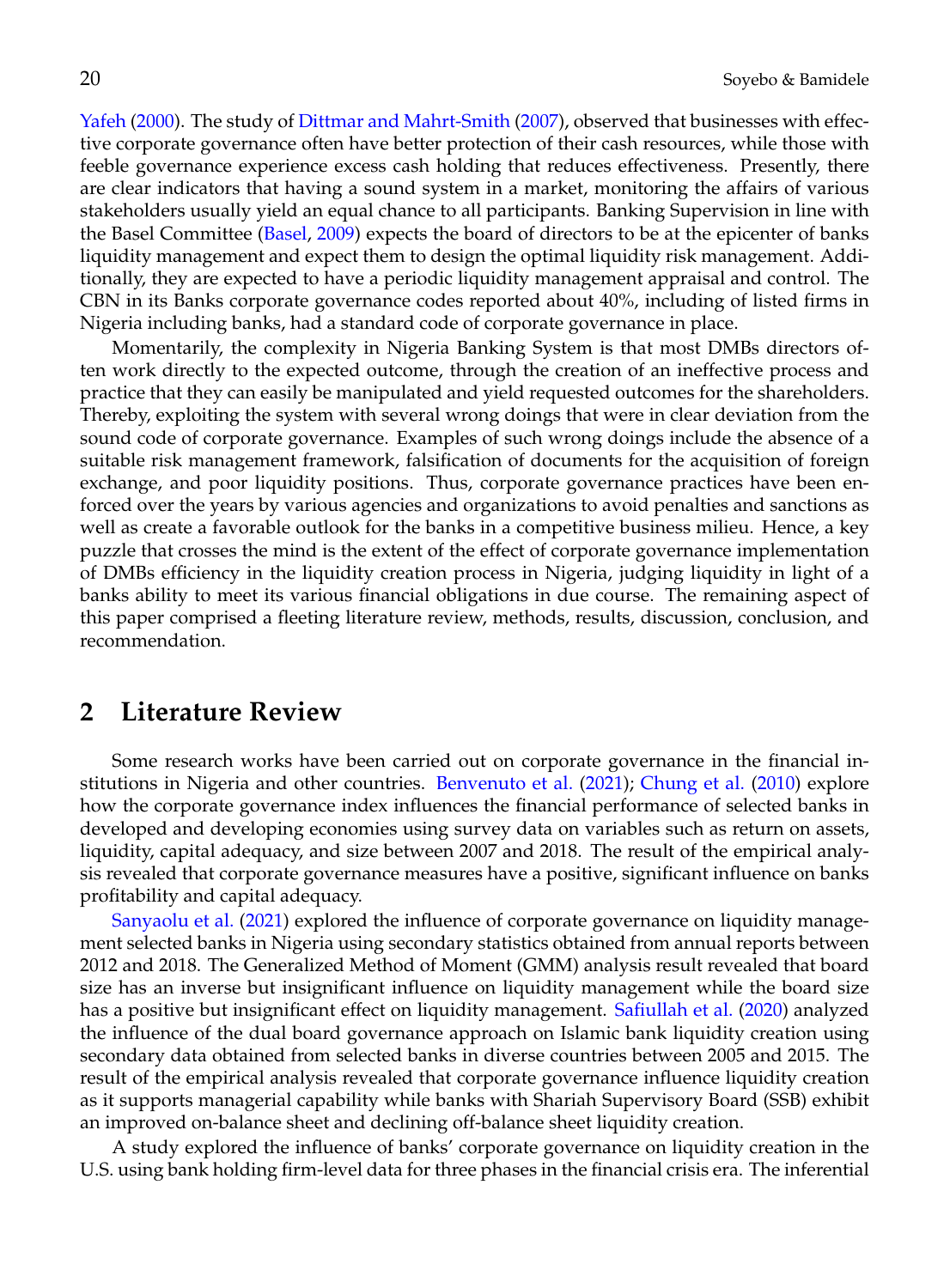statistical analysis revealed that corporate governance exacts a direct and significant influence in trading activities of banks with large holding companies, while factors such as CEO edification, reward system, career progression, and ownership affect bank liquidity. Another study observed that adherence to corporate governance by Nigerian firms will aid improve efficiency, effectiveness, and responsiveness to sustained economic growth.

[Chung et al.](#page-8-8) [\(2010\)](#page-8-8) carried out an empirical analysis on the impact of corporate governance on financial market liquidity and the result showed that businesses with sound corporate governance often exhibit reduced spreads, progressive market quality index, lower price influence on trades, and the reduced prospect of information-based transactions.

[Abogun et al.](#page-8-3) [\(2013\)](#page-8-3) employed the ordinary least squares (OLS) regression analysis in their study and it was found that regular spontaneous examination of the banks has a significant effect on the number of fraud cases reported by banks. They opined that regular spontaneous examination of banks by the regulators has no significant effect on the volume of losses suffered by banks from the occurrence of such frauds. It is important to clearly state that most of the studies in this area investigated the connection between corporate governance and firm performance. The measures of performance commonly used by previous researchers are profitability, operational performance, stock market liquidity, reduced cases of fraud, performing and nonperforming loans, and investors confidence. A review of previous studies also showed that few pieces of research have investigated the relationship between corporate governance and liquidity of banks. Other works investigated stock market liquidity and not individual bank liquidity creation [\(Jain et al.,](#page-8-11) [2011\)](#page-8-11).

### **3 Methods and Materials**

This study adopts an ex-post facto research design since it is characterized by a quantitative analysis of historical financial data. The population of the study comprised all the 14 licensed Deposit Money Banks (DMBs) in Nigeria and covers all their reported economic activities in Nigeria. Secondary data on measures of corporate governance like board size, audit committee size, and liquidity of banks in Nigeria were obtained from five (5) selected DMBs Annual reports and Accounts between 2013 and 2019. This period provides sufficient data essential to reach a valid data analysis and interpretation on the nature of the relationship between corporate governance and bank liquidity creation in Nigeria.

For analysis, the Panel Vector Error Correction model was employed to estimate the influence of specified corporate governance measures on banks liquidity.

Base on the tenet of the agency theory, the baseline equation for this study as operationalized is stated as:

 $Y_{it} = \lambda_0 + \lambda_1 X_{i1} + \lambda_2 X_{i2} + \lambda_3 X_{i3} + \varepsilon_i$ 

Where  $Y =$  Liquidity of banks (Average bank loan and advances in Billion)

 $\lambda_0$  = Intercept

 $X_1$ = Board size (DirectorsNumbers in each bank)

 $X_2$ = Board Independence (Ratio of Independent Directors to Total Director)

 $X_3$  – Audit committee size (Average people in the Audit Committee)

*ε* = Error term *λ*1-3=Coefficients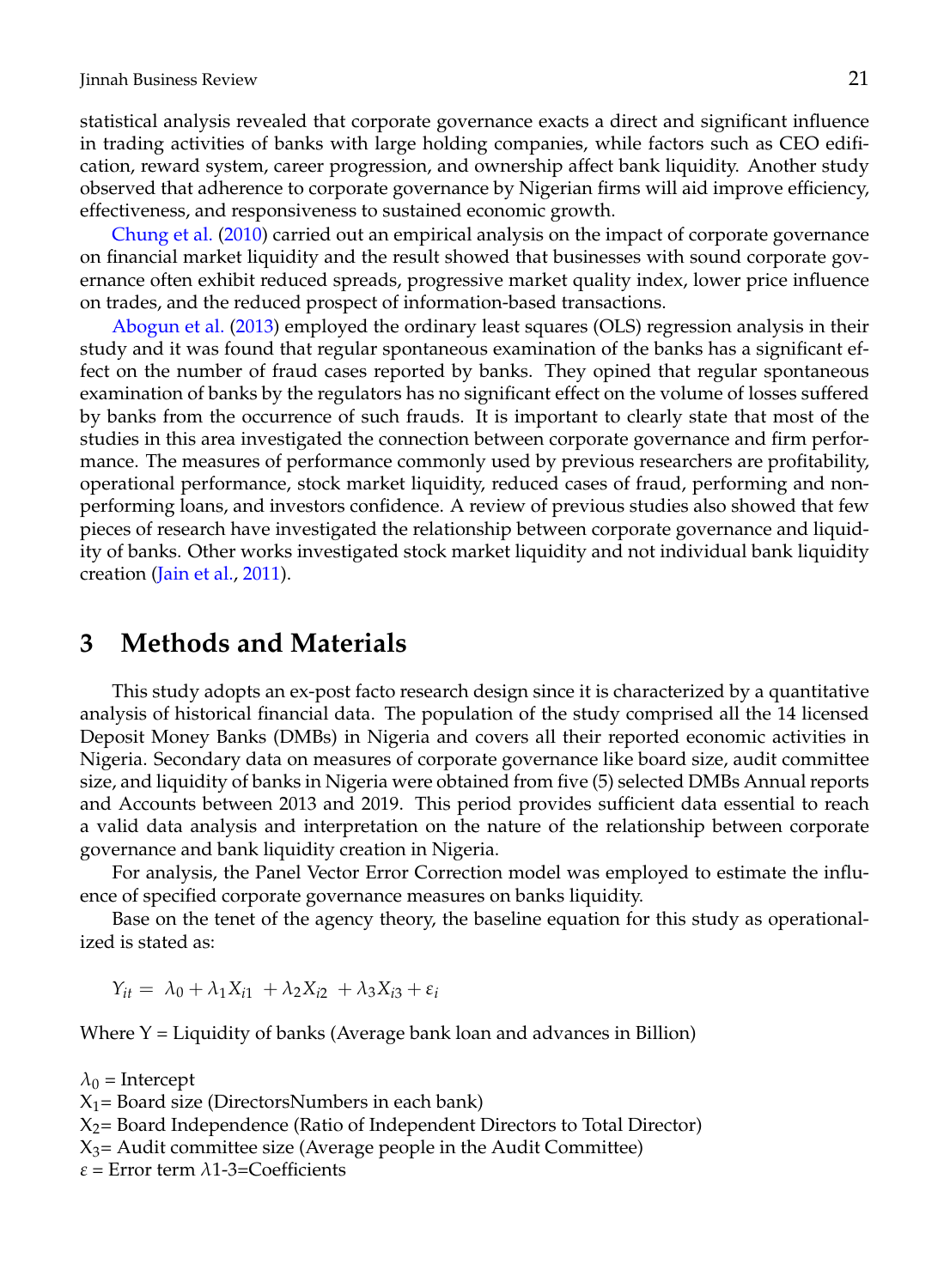This study adopts the Panel Vector Error Correction Model (PVECM) approach in estimating the influence of corporate governance on bank liquidity creation in Nigeria. It comprises the PVECM result, regression coefficients, standard errors, t-statistics, coefficient of multiple correlations, and the coefficient of determination. The PVECM regression equation provides the functional expression of the relationship between variables while making provision for the variations in industry and prediction on the speed of adjustment to equilibrium by the specified equation.

Also, it employed various descriptive and inferential statistics in estimating the exact nature of the effect of corporate governance on bank liquidity in Nigeria. The descriptive statistics give stylized facts on the features of the variables in the model while the inferential statistics facilitate the establishment of the extent of influence of the selected corporate governance and bank liquidity indicators in Nigeria.

## **4 Results and Discussion**

|                     | LIO     | BS             | ВI     | AC      |
|---------------------|---------|----------------|--------|---------|
| Mean                | 32.7660 | 12.7161 0.6376 |        | 6.5306  |
| Median              | 32.1328 | 12.0000        | 0.6400 | 6.0000  |
| Maximum             | 51.8326 | 19,0000        | 0.9300 | 9.0000  |
| Minimum             | 16.3133 | 5.0000         | 0.4100 | 6.0000  |
| Std. Dev.           | 10.2044 | 3.3116         | 0.1050 | 0.7933  |
| Skewness            | 0.3166  | 0.1661         | 0.0547 | 1.2904  |
| Kurtosis            | 2.8618  | 2.5233         | 3.2820 | 3.6602  |
| Jarque-Bera         | 0.8576  | 0.6893         | 0.1868 | 14.4880 |
| Probability         | 0.6513  | 0.7085         | 0.9108 | 0.0007  |
| <b>Observations</b> | 49      | 49             | 49     | 49      |

Table 4.1: Descriptive Statistics

*Source: Authors Computation (2020) using Eviews 10*

Table 1 above showed the descriptive analysis on the specified variables such as the Bank Liquidity (LIQ), Board Size (BS), Board Independence (BI), and Audit Committee (AC). It reveals that the average values of the bank Liquidity, Board Size, Board Independence, and Audit Committee are N 32.8 billion, 13 directors, 0.64 board independence, and 7 directors respectively Meanwhile, the minimum bank liquidity creation for the selected banks was N 16.3 billion while the maximum was N 51.8 billion, the minimum board size was 5 directors while the maximum value of 19 directors. Similarly, the board independence and Audit committee have minimum and maximum values of 0.4100 and 6 and maximum values of 0.93 and 9 directors respectively. Also, the Jarque-Bera statistics and their probability show that liquidity, the board size, and board independence have probability values of 0.65, 0.70, 0.91 respectively. Using the generally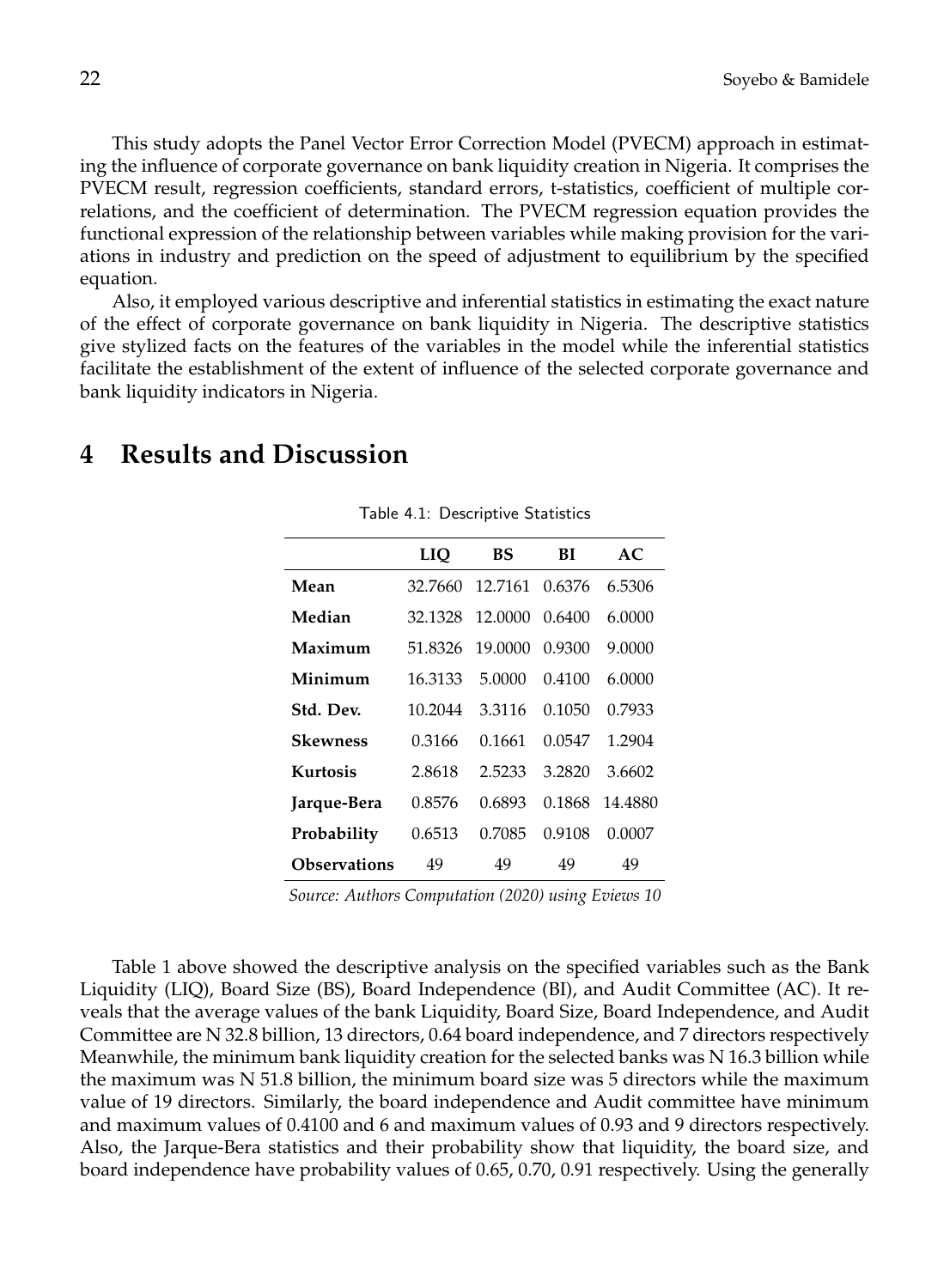accepted criteria, the data set obtained are normally distributed because their values are greater than the 5% probability level while that of the Audit Committee with the probability of 0.0000 is not normally distributed because its p-value is less than 5% level.



Figure 1: Normality test result

Figure 1 showed that the measures of corporate governance and bank liquidity have an average value of -7.9, median of -0.02, and maximum and minimum values of 0.345 and -0.298. The results also show that the deviation from the mean of the variables is 0.194 with skewness of 0.208 indicative of positive skewness and kurtosis of 1.97 which suggests that the variables are mesokurtic as the obtained value is less than 3. Meanwhile, the Jarque-Bera statistics of1.77 and probability of 0.412. The result shows that the variables are normally distributed since the probability value is greater than a 5% level of significance.

To explain the exact characteristic of the data used in the study, it tested the stationarity of the data using two main Panel Unit Root test methods. The obtained results are shown in Table 4.2 below:

|           | Variables Levin, Lin &<br>$Chu t^*$ | Prob. Values | Stationarity | Im,<br>Pesaranand<br>Shin w-stat | Prob. Values | Stationarity |
|-----------|-------------------------------------|--------------|--------------|----------------------------------|--------------|--------------|
| LIQ       | $-4.04637$                          | 0.0000       | I(1)         | $-4.08417$                       | 0.0000       | I(1)         |
| AC        | $-2.52952$                          | 0.0057       | I(1)         | -7.88065                         | 0.0000       | I(1)         |
| BI        | $-7.52076$                          | 0.0000       | I(1)         | $-1.86028$                       | 0.0314       | I(1)         |
| <b>BS</b> | -7.95597                            | 0.0000       | I(1)         | $-4.27872$                       | 0.0000       | I(1)         |

Table 4.2: Unit Root Test with Individual Intercept

*Source: Authors Computation (2020) using Eviews 10*

Table 4.2 showed that all the selected variables were stationary at the first difference (1) an individual and intercept basis. This necessitates the need to test for the possibility of cointegration in the behavioral pattern of the selected variables, in the long run, using the Pedroni approach and the result of the test is presented in table 4.3 below:

Table 4.3 showed the result of the co-integration test based on the null hypothesis that there is no co-integration among the model variables. This is rejected once the test probability values for individual and group PP, Rho, and ADF are lower than 0.05 level of significance and imply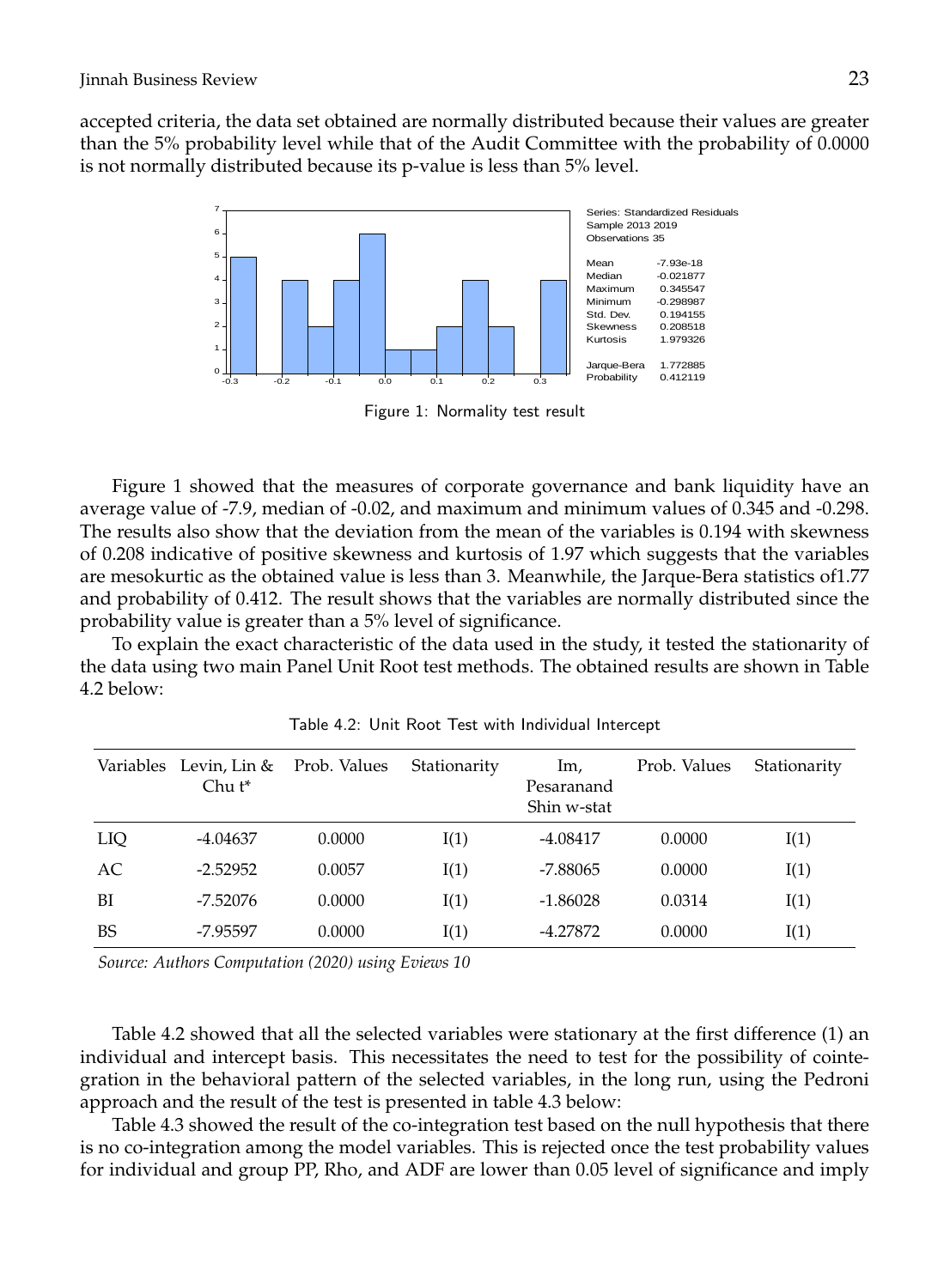| <b>TEST</b>         | Individual Statistics | Prob.     | Weighted Statistics |           | Prob. Group Statistics | Prob.     |
|---------------------|-----------------------|-----------|---------------------|-----------|------------------------|-----------|
| Panel rho-Statistic | 1.009326              | 0.8436    | 1.015722            | 0.8451    | 1.845681               | 0.9675    |
| Panel PP-Statistic  | -3.071972             | $0.0011*$ | -3.000887           | $0.0013*$ | -3.687389              | $0.0001*$ |
| Panel ADF-Statistic | -2.523697             | $0.0058*$ | -2.479798           | 0.0066*   | -3.181584              | $0.0007*$ |

Table 4.3: Pedroni Co-Integration Test Results

*Source: Authors Computation (2020) using Eviews 10*

the existence of a long-run co-integration in the pattern of the variables. Following the cointegration test, there is a need to establish the optimal lag ideal for this study, and its result is shown in table 4.4 below:

| Lag LogL LR FPE AIC SC HQ                  |  |  |  |
|--------------------------------------------|--|--|--|
| 0 -183.91 NA 7.93 13.42 13.61 13.48        |  |  |  |
| 1 -149.55 56.43 2.17* 12.11* 13.06* 12.40* |  |  |  |
| 2 -82.22 91.38* 0.06 8.44 10.15 8.96       |  |  |  |
| 3 710.69 849.55 5.90 -47.04 -44.57 -46.29  |  |  |  |

Table 4.4: VAR Lag Order Selection Criteria

*\* indicates lag order selected by the criterion Source: Authors Computation (2020) using Eviews 10*

Table 4.4 showed the optimal lag as computed by each criterion and it is apparent that the lag length is 1 as observed from the majority of the criteria. Base on the existence of co-integration, a Panel Vector Error Correction Model analysis is suitable and the obtained result is shown in table 4.5 below:

Table 4.5 showed the result of the Panel VECMresult, with Error Correction factor(-0.3316) which is statistically signed and significant at 5%, showing the equation adjustment speed of the short-run relation to unexpected shocks and implies that 33.16% adjustment speed of the model.

Similarly, the coefficients show the effect of detailed explanatory indicators such as board size, board independence, and audit committee on DMBs liquidity creation in Nigeria. This shows that board size,  $(0.0051, p > 0.05)$ , board independent  $(0.2005, p < 0.05)$ , and audit committee (0.3389,  $p < 0.05$ ) will yield an increase in the bank liquidity creation. This suggests that board independence and audit committee contribute positively towards the bank liquidity at a 5% level of significance. Likewise, the coefficient of determination(R-square) value of 0.8120 indicates that 81.2% of changes in liquidity creation are traceable to changes in key corporate governance indicators such as firm board size, board independence, and audit committee size.

Following the estimation of the PVECM model, this study proceeds to estimate the VEC structural residuals using their general factors and VEC Residual Serial Correlation LM Tests. This is essential to ascertain the model validity and whether they met the VECM standards. Their results are presented in table 4.6, 4.7, and 4.8 below: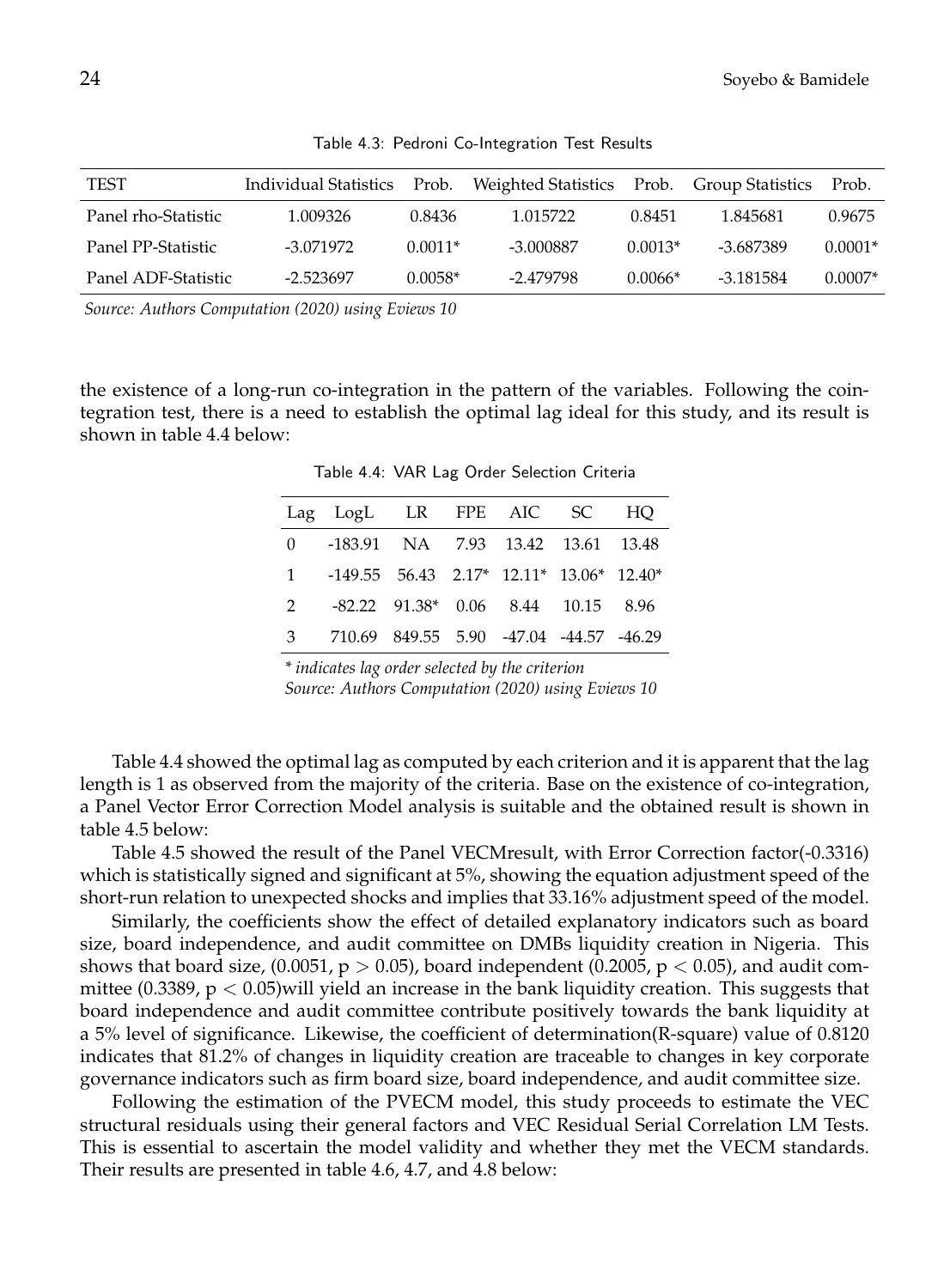#### Table 4.5: Panel Vector Error Correction Results

| Dependent Variable: D(LOG(LIQ)) |
|---------------------------------|
| Method: Panel EGLS (Period SUR) |

|                            | Coefficient Std. Error t-Statistic |                               |          | Prob.   |  |  |  |
|----------------------------|------------------------------------|-------------------------------|----------|---------|--|--|--|
| $ECM(-1)$                  | $-0.331611$                        | $-14.42098$<br>0.023          |          | 0.0000  |  |  |  |
| $D(LOG(LIQ(-1)))$          | 0.171614                           | 0.01932                       | 8.881715 | 0.0000  |  |  |  |
| $D(LOG(BS(-1)))$           | 0.00512                            | 0.01464                       | 0.349731 | 0.7291  |  |  |  |
| $D(LOG(BI(-1)))$           | 0.200565                           | 0.04868                       | 4.119927 | 0.0003  |  |  |  |
| $D(LOG(AC(-1)))$           | 0.338984                           | 0.05823                       | 5.821875 | 0.0000  |  |  |  |
| C                          | 0.07406                            | 0.0108                        | 6.855445 | 0.0000  |  |  |  |
| <b>Weighted Statistics</b> |                                    |                               |          |         |  |  |  |
| R-squared                  | 0.812022                           | Mean dependent var            |          | 0.21859 |  |  |  |
| Adjusted R-squared         | 0.779612                           | S.D. dependent var            |          | 2.87965 |  |  |  |
| S.E. of regression         | 0.843377                           | Sum squared resid<br>20.6273  |          |         |  |  |  |
| F-statistic                | 25.05467                           | Durbin-Watson stat            |          | 2.23364 |  |  |  |
| Prob(F-statistic)          | 0                                  |                               |          |         |  |  |  |
|                            | <b>Unweighted Statistics</b>       |                               |          |         |  |  |  |
| R-squared                  | 0.199463                           | Mean dependent var            |          | 0.10235 |  |  |  |
| Sum squared resid          | 1.415762                           | Durbin-Watson stat<br>1.69992 |          |         |  |  |  |

*Source: Authors Computation (2020) using Eviews 10*

The result of the residual Serial Correlation LM Tests should a Rao-F statistic is 1.665980, 1.1362, and 0.222 with probability values of 0.07, 0.34, and 0.23 respectively and since the probability value is higher than 0.05 significant levels, it implies that is no autocorrelation in the pattern of the data in the model.

Table 4.8 showed the heteroskedasticity test which reveals that there is equal variance in the model with a chi-square statistic of 105.03 and a probability value of 0.3457 is greater the than 5% level of significance.

## **5 Conclusion and Recommendation**

This article explored the effect of corporate governance on banks liquidity creation in Nigeria between 2013 and 2019 based on the Agency theory using Panel Vector Error Correction Model and the result of the various statistical analysis suggests that Board Independence and Audit Committee have a direct and substantial effect on liquidity creation of banks in Nige-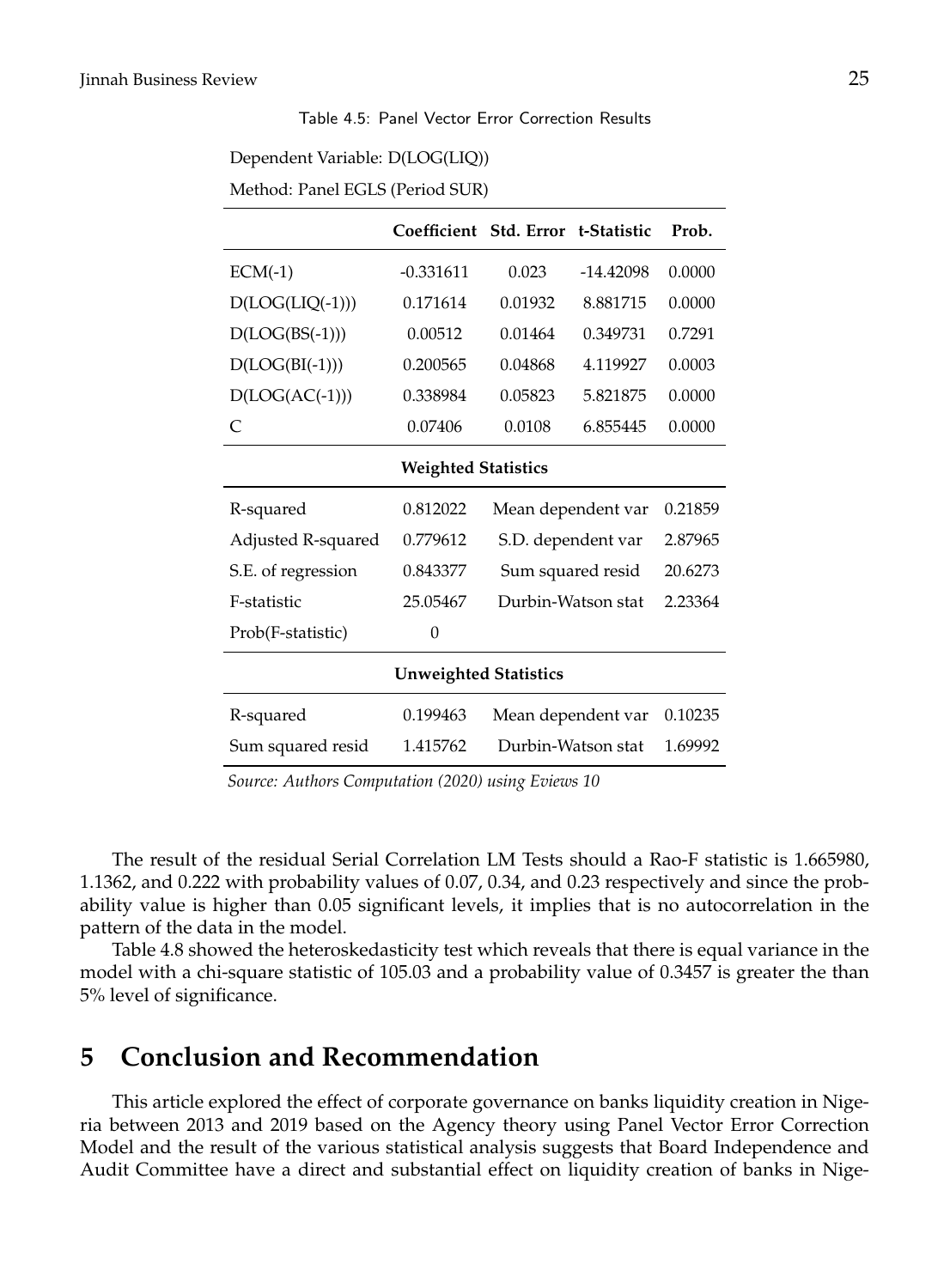



*Source: Authors Computation (2020) using Eviews 10*

Table 4.7: VEC Residual Serial Correlation LM Tests

Sample: 2013-2019

Included observations: 35

|  |  | Lag LRE* stat df Prob. Rao F-stat Df Prob.      |  |
|--|--|-------------------------------------------------|--|
|  |  | 1 24.80231 16 0.0734 1.665980 (16, 67.8) 0.0754 |  |
|  |  | 2 17.76901 16 0.3376 1.136241 (16, 67.8) 0.3416 |  |
|  |  | 2 37.77620 32 0.2222 1.224829 (32,68.0) 0.2390  |  |

*\*Edgeworth expansion corrected likelihood ratio statistic.*

#### Table 4.8: Heteroskedasticity Test Results

VEC Residual Heteroskedasticity Tests (Levels and Squares) Sample: 2013 2019

Included observations: 35

| Joint test: Chi-sq Df |              | Prob.  |
|-----------------------|--------------|--------|
|                       | 105.0324 100 | 0.3457 |

*Source: Authors Computation (2020) using Eviews 10*